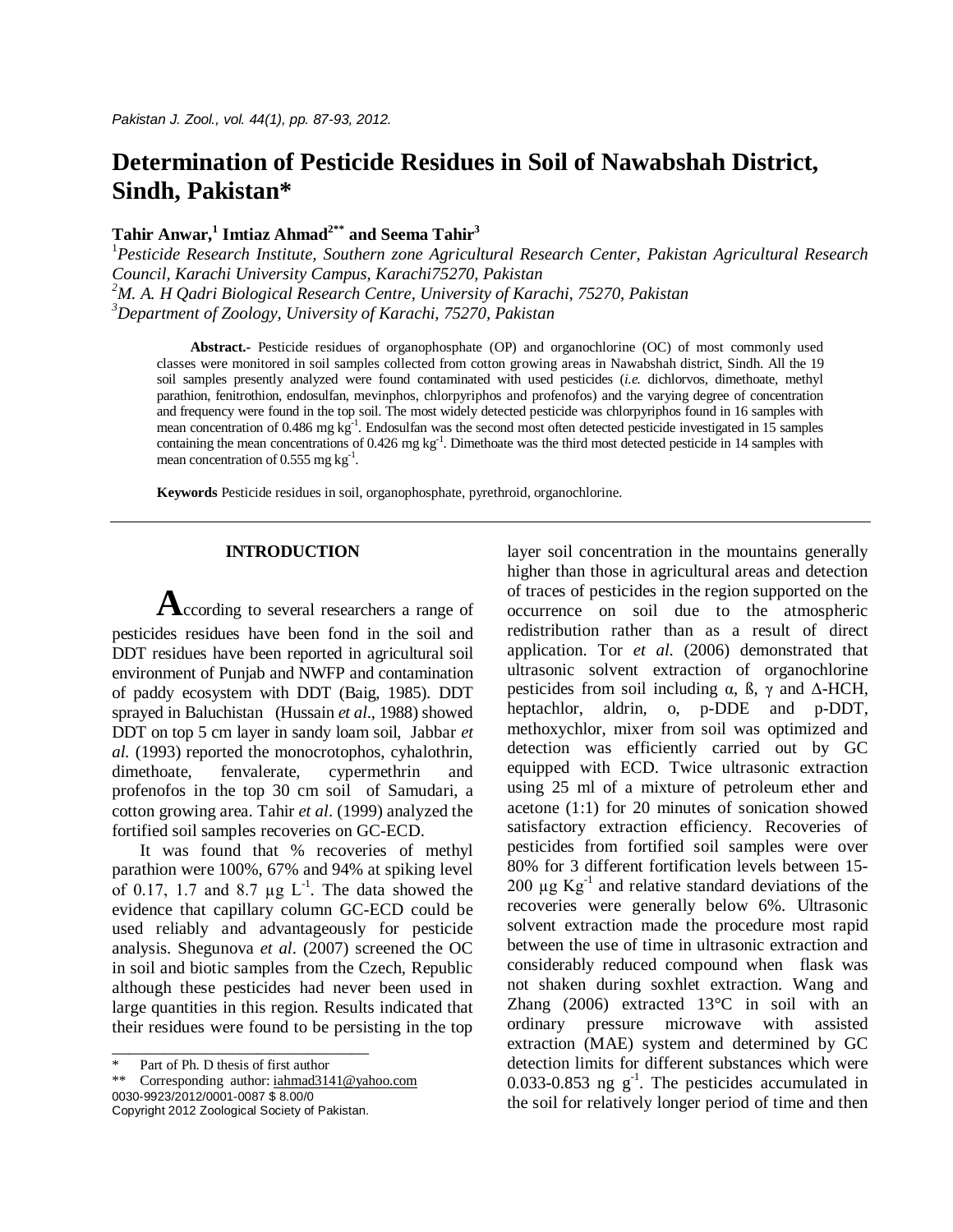passed into various parts of the plant grown on the contaminated soil. It is concluded that to prevent adverse effects on public health it is a must to carryout regular monitoring system of these kinds for the establishment of safety measures (Ahmad, 1998)

## **MATERIALS AND METHODS**

#### *Sampling*

All the samples were collected randomly from the selected cotton growing areas in districts of Nawabshah from upper Sindh The field study was limited to manageable geographical areas where farmers and female cotton pickers were living and have a great potential to be exposed to pesticides. Nineteen (19) soil samples were collected from different agricultural fields of Sakrand, Nawabshah and Daulatpur of Nawabshah district, Sindh. The soil samples were collected in plastic bags and transported to laboratory for analysis. The method reported by Tahir *et al*. (1999) was followed for the extraction of pesticide residues in soil. Fifty grams of soil sample were taken in a conical flask and then 150 ml of a mixture of acetone: hexane (1:1) was added. This was shaken for 1 hour with the help of mechanical shaker at a rate of about 300 Osc/minute. The mixture was filtered through a glass wool plug with Whattman filter paper No. 542 into a separating funnel. The extract was washed with distilled water  $(2\times100 \text{ ml})$ . The lower aqueous layer was discarded and a few grams of anhydrous sodium sulphate were added. Twenty ml of the aliquot was transferred to round bottom flask and evaporated to dryness at 40  $^{\circ}$ C in a rotary evaporator. The contents of the flask were reconstituted in 6 ml ethylacetate and cyclohexane (1:1) mixture and then passed through high flow super cells. Two ml of this sample was applied on Gel Permeation Chromatograph (GPC) for further cleanup. After passing through GPC column, the samples were again dried under vacuum and reconstituted in 1ml ethylacetate for analysis on GC.

#### *Experimental*

*Apparatus* 

Gas Chromatograph, Perkin-Elmer, Autosystem, Microprocessor fitted with Electron Capture Detector  $(ECD-Ni^{63})$  and Nitrogen Phosphorous Detector (NPD). Nitrogen and Air Generator Peak Scientific. Hydrogen Generator, Peak Scientific, Gel Permeation Chromatograph (GPC), Mikrolab Arhus A/S, USA. Rotary Evaporator, made Buchi R-114/A, Switzerland. Food Blender, Germany. FlASK Shaker SF1, Sartatorius single pan analytical balance and Refrigerator/Freezer.

#### *Reagents*

The analytical grade standards of insecticides (dichlorvos, dimethoate, methyl parathion, fenitrothion, endosulfan, mevinphos, chlorpyriphos and profenofos were purchased form Riedel-d Haen AG Seelze, Germany or obtained from other institutes of Pakistan. Stock solutions and required working dilutions were prepared in ethlylacetate . All other solvents and reagents were of extra pure GC/HPLC grade. Acetone (Merk) Ethylacetate (Merk), cyclohexane (BDH) and n-Hexane (BDH). anhydrous sodium sulphate (Merk), dichloromethane (Lock-light Ltd.), propane 1, 2-diol (Pharmacos Ltd., UK), high flow super cells (BDH) bio-beads, SX3 200-400 (Reidel-de Haёn), sodium hydroxide (Merck), potassium dichromate (Merck), sodium chloride (Merck) and Millipore distilled water.

#### *Instrumentations*

Multi residue method for analysis of soil was developed by using Gas Chromatograph (GC) equipped with Electron Capture Detector (ECD). All the pesticides could be determined simultaneously under the conditions. Retention time for each standard insecticide was determined. Then calibration curve of each standard insecticide was prepared by using computer software Turbocrome® made by PE Nelson company, USA and the limit of detection was calculated by DOS based computer software Super Cal-5 (Unpublished).

### *Quality control and safety*

All general laboratory safety rules for sample preparation and analysis were followed. The calibration standards were added to matrix blank extract to correct for matrix background interference. All standards were kept in refrigerator. The expiration date of each mixed working standard was six months from the preparation date. The recoveries of the matrix spike were within the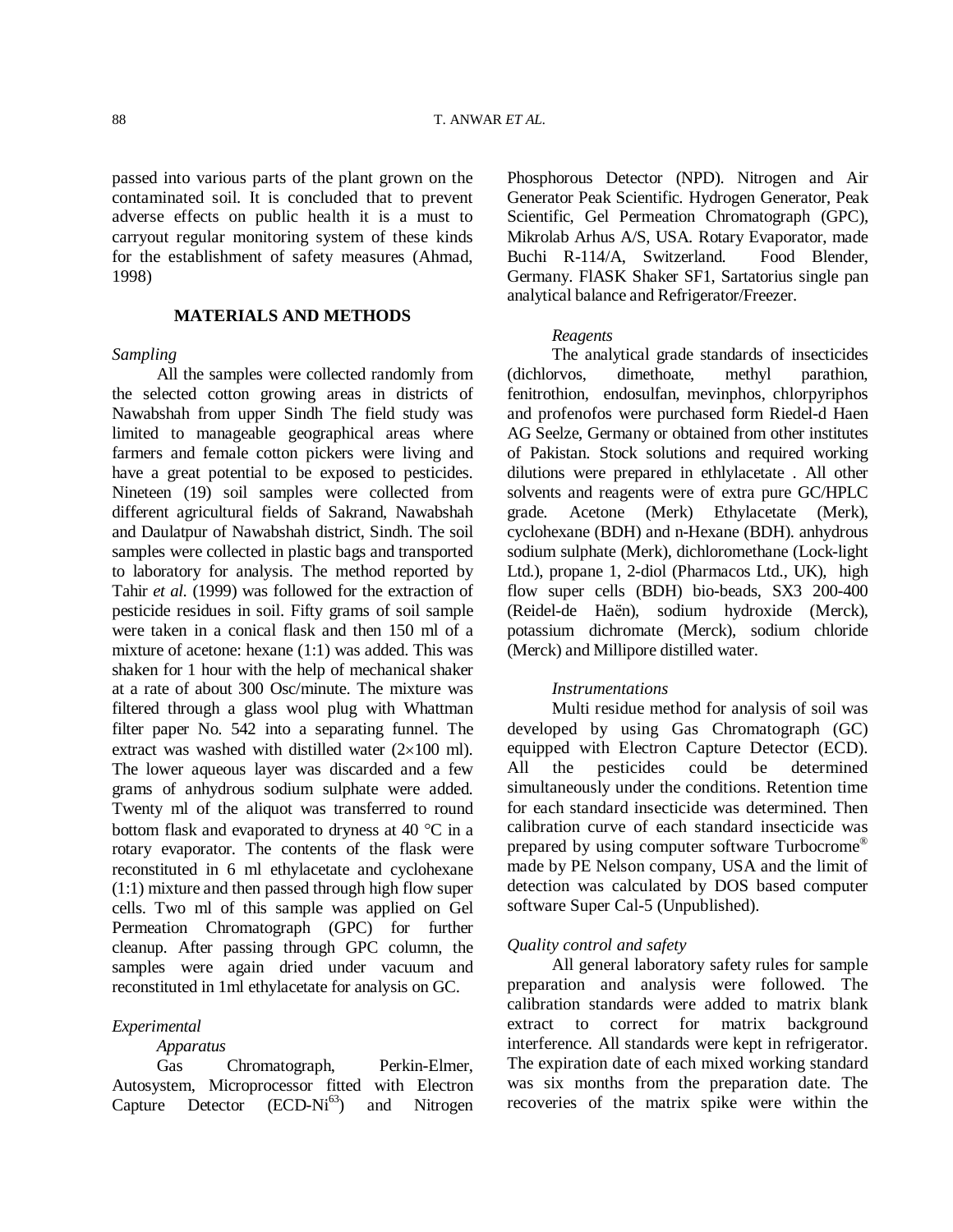control limits. The retention time was within  $\pm 2\%$ of that of the standard. The method validation consisted of three sample sets. Each set included three levels of fortification (0.01, 0.05 and 1.0 ppb) and a method blank. All spikes and method blank samples were processed through the entire analytical method. Quantification was based on external standard calculation using the peak area. The software used a linear curve fit at all levels weighed equally. For responses within calibration range, comparison of the retention time of the peaks with retention time of standards was made. When the sensitivity of detector decreased due to late eluting compounds it was managed with changing the injector liner and trimming the column. The limits of detection (LOD) of pesticides were calculated from 0.01-0.08  $\mu$ g ml<sup>-1</sup>.

## **RESULTS AND DISCUSSION**

The quantity of pesticide residues detected in the samples collected from different locations of Nawabshah is reported in Table I. A total of 19 samples were collected from different location of Sakrand (SK), Daulatpur (DP) and Nawabshah (NS) and analyzed for the residues of dichlorvos, mevinphos, dimethoate, methyl parathion, fenitrothion, chlorpyriphos, endosulfan and profenofos.

In soil sample SK-1 the residues of dichlorvos, mevinphos, dimethoate, fenitrothion, chlorpyriphos and endosulfan were found in the quantity of 0.024 mg  $kg^{-1}$ , 0.55 mg  $kg^{-1}$ , 1.35 mg  $\text{kg}^{-1}$ , 0.049 mg kg<sup>-1</sup>, 1.22 mg kg<sup>-1</sup> and 1.11 mg kg<sup>-1</sup> respectively. In soil sample SK-2 the residues of dichlorvos, mevinphos, dimethoate, fenitrothion, chlorpyriphos and endosulfan were found in the quantity of 0.01 mg  $kg^{-1}$ , 0.825 mg  $kg^{-1}$ , 1.58 mg  $\text{kg}^{-1}$ , 0.2 mg kg<sup>-1</sup> , 1.42 mg kg<sup>-1</sup> and 0.354 mg kg<sup>-1</sup> respectively. In soil sample SK-3 the residues of dichlorvos, mevinphos, dimethoate, fenitrothion, chlorpyriphos and endosulfan were found in the quantity of 0.014 mg  $kg^{-1}$ , 0.65 mg  $kg^{-1}$ , 0.64 mg  $\text{kg}^{-1}$ , 0.004 mg kg<sup>-1</sup>, 0.575 mg kg<sup>-1</sup> and 0.628 mg kg<sup>-1</sup> respectively. In soil sample SK-4 the residues of dichlorvos, mevinphos, dimethoate, fenitrothion, chlorpyriphos and endosulfan were found in the quantity of 0.016 mg  $\text{kg}^{-1}$ , 0.74 mg  $\text{kg}^{-1}$ , 0.032 mg

 $kg^{-1}$ , 0.42 mg kg<sup>-1</sup>, 1.35 mg kg<sup>-1</sup> and 0.331 mg kg<sup>-1</sup> respectively. In soil sample SK-5 the residues of dichlorvos, mevinphos, dimethoate, fenitrothion, chlorpyriphos and endosulfan were found in the quantity of 1.335 mg kg<sup>-1</sup>, 0.735 mg kg<sup>-1</sup>, 0.001 mg  $\text{kg}^{-1}$ , 0.415 mg kg<sup>-1</sup> and 0.626 mg kg<sup>-1</sup> respectively.

In soil sample DP-1 the residues of mevinphos, dimethoate, methyl parathion, fenitrothion, chlorpyriphos, endosulfan and profenofos were found in the quantity of 0.001 mg  $\text{kg}^{-1}$ , 0.041 mg kg<sup>-1</sup>, 0.001 mg kg<sup>-1</sup>, 0.591 mg kg<sup>-1</sup> , 0.001 mg kg<sup>-1</sup>, 0.746 mg kg<sup>-1</sup> and 0.002 mg kg<sup>-1</sup> respectively. In soil sample DP-2 the residues of dichlorvos, mevinphos, dimethoate, methyl parathion, fenitrothion, chlorpyriphos, endosulfan and profenofos were found in the quantity of 0.06 mg kg<sup>-1</sup>, 0.315 mg kg<sup>-1</sup>, 0.62 mg kg<sup>-1</sup>, 0.003 mg kg<sup>-1</sup>, 0.002 mg kg<sup>-1</sup>, 0.363 mg kg<sup>-1</sup>, 0.85 mg kg<sup>-1</sup> and  $0.001$  mg kg<sup>-1</sup>, respectively. In soil sample DP-3 the residues of dichlorvos, mevinphos, dimethoate, methyl parathion, fenitrothion, chlorpyriphos endosulfan and profenofos were found in the quantity of 0.071 mg  $kg^{-1}$ , 0.012 mg  $kg^{-1}$ , 0.515 mg  $\text{kg}^{-1}$ , 0.011 mg kg<sup>-1</sup>, 0.230 mg kg<sup>-1</sup>, 0.021 mg kg<sup>-1</sup>,  $0.624$  mg kg<sup>-1</sup> and  $0.014$  respectively. In soil sample DP-4 the residues of dichlorvos, mevinphos, dimethoate, methyl parathion, fenitrothion, chlorpyriphos, endosulfan and profenofos were found in the quantity of 0.065 mg  $\text{kg}^{-1}$ , 0.516 mg kg <sup>1</sup>, 0.843 mg kg<sup>-1</sup>, 0.061 mg kg<sup>-1</sup>, 0.001 mg kg<sup>-1</sup>, 0.014 mg  $\text{kg}^{-1}$ , 0.948 mg  $\text{kg}^{-1}$  and 0.016 respectively. In soil sample DP-5 the residues of dichlorvos, mevinphos, dimethoate, methyl parathion, fenitrothion, chlorpyriphos, endosulfan and profenofos were found in the quantity of 0.001 mg kg-1 ,0.620 mg kg-1 ,0.176 mg kg-1 ,0.395 mg  $\text{kg}^{-1}$ ,0.0323 mg kg<sup>-1</sup>,0.65 mg kg<sup>-1</sup>,0.073 mg kg<sup>-1</sup>,0.046 mg kg<sup>-1</sup>, respectively. In soil sample DP-6 the residues of dichlorvos, mevinphos, dimethoate, fenitrothion, chlorpyriphos, endosulfan and profenofos were found in the quantity of 0.001 mg kg<sup>-1</sup>, 0.27 mg kg<sup>-1</sup>, 0.255 mg kg<sup>-1</sup>, 0.65 mg kg<sup>-1</sup>, 0.002 mg kg<sup>-1</sup>, 0.98 mg kg<sup>-1</sup> and 0.03 mg kg<sup>-1</sup> respectively. In soil sample DP-7 the residues of dichlorvos, mevinphos, dimethoate, methyl parathion fenitrothion chlorpyriphos, endosulfan and profenofos were found in the quantity of 0.001 mg kg<sup>-1</sup>, 0.43 mg kg<sup>-1</sup>, 0.915 mg kg<sup>-1</sup>, 0.022 mg kg<sup>-1</sup>,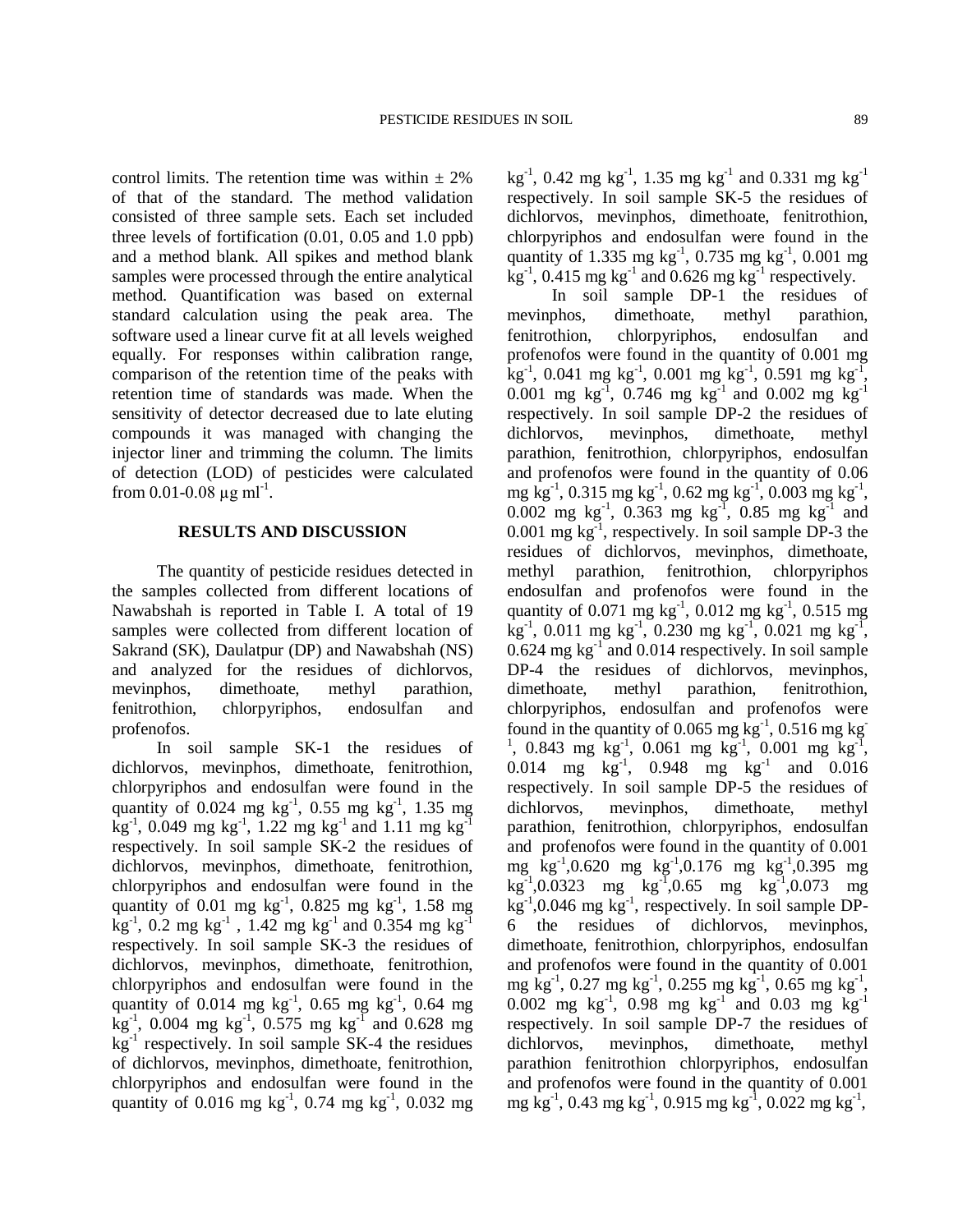| S.<br>No. | <b>Sample</b><br>codes | <b>Dichlorvos</b> | <b>Mevinphos</b> | <b>Dimethoate</b> | Methyl<br>parathion | Fenitrothion   | <b>Chlorpyrifos</b> | Endosulfan     | profenofos       | <b>Total</b> |
|-----------|------------------------|-------------------|------------------|-------------------|---------------------|----------------|---------------------|----------------|------------------|--------------|
|           |                        |                   |                  |                   |                     |                |                     |                |                  |              |
| 1         | $SK-1$                 | 0.024             | 0.55             | 1.35              | $\overline{0}$      | $\Omega$       | 1.22                | 1.11           | $\mathbf{0}$     | 4.254        |
| 2         | $SK-2$                 | 0.01              | $\Omega$         | 1.58              | $\overline{0}$      | 0.2            | 1.42                | 0.35           | $\mathbf{0}$     | 3.56         |
| 3         | $SK-3$                 | 0.014             | 0.65             | $\Omega$          | $\Omega$            | $\Omega$       | 0.575               | 0.62           | $\boldsymbol{0}$ | 1.859        |
| 4         | $Sk-4$                 | $\overline{0}$    | 0.75             | 0.032             | $\Omega$            | 0.42           | 1.35                | 0.33           | $\mathbf{0}$     | 2.882        |
| 5         | $SK-5$                 | $\overline{0}$    | 0.735            | $\Omega$          | $\Omega$            | 0.415          | $\Omega$            | 0.62           | $\mathbf{0}$     | 1.77         |
| 6         | $DP-1$                 | $\Omega$          | $\overline{0}$   | 0.041             | 0.001               | $\overline{0}$ | 0.001               | 0.746          | 0.002            | 0.791        |
|           | $DP-2$                 | 0.062             | $\Omega$         | 0.62              | 0.003               | $\Omega$       | 0.363               | 0.855          | $\Omega$         | 1.903        |
| 8         | $DP-3$                 | $\Omega$          | 0.012            | 0.515             | $\Omega$            | 0.23           | 0.021               | $\theta$       | 0.014            | 0.792        |
| 9         | $DP-4$                 | 0.065             | 0.516            | 0.843             | 0.061               | $\Omega$       | 0.014               | 0.948          | 0.016            | 2.463        |
| 10        | $DP-5$                 | $\Omega$          | 0.62             | $\Omega$          | 0.395               | 0.032          | 0.65                | 0.073          | 0.046            | 1.816        |
| 11        | $DP-6$                 | 0.002             | $\Omega$         | 0.255             | $\Omega$            | 0.002          | 0.98                | $\overline{0}$ | 0.031            | 1.27         |
| 12        | $DP-7$                 | $\overline{0}$    | 0.43             | 0.915             | 0.022               | 0              | 0.059               | 0.132          | 0.035            | 1.593        |
| 13        | $NS-1$                 | $\Omega$          | $\Omega$         | 1.345             | $\Omega$            | $\Omega$       | 0.649               | 0.367          | $\overline{0}$   | 2.361        |
| 14        | $NS-2$                 | $\overline{0}$    | 0.426            | 1.415             | 0.041               | 0.86           | $\mathbf{0}$        | 0.418          | $\Omega$         | 3.16         |
| 15        | $NS-3$                 | $\mathbf{0}$      | 0.929            | 0.981             | $\Omega$            | 0.222          | $\Omega$            | 0.652          | 0.085            | 2.869        |
| 16        | $NS-4$                 | $\Omega$          | 0.89             | $\mathbf{0}$      | 0.031               | 0.09           | 0.023               | $\overline{0}$ | $\mathbf{0}$     | 1.034        |
| 17        | $NS-5$                 | 0.436             | 0.138            | $\Omega$          | 0.051               | $\overline{0}$ | 0.32                | 0.47           | $\Omega$         | 1.415        |
| 18        | $NS-6$                 | 0.042             | 0.16             | 0.19              | $\overline{0}$      | $\Omega$       | 1.52                | 0.4            | 0.52             | 2.832        |
| 19        | $NS-7$                 | 0.065             | $\Omega$         | 0.47              | $\Omega$            | $\Omega$       | 0.078               | $\overline{0}$ | 0.485            | 1.098        |
|           | Mean                   | 0.038             | 0.358            | 0.555             | 0.032               | 0.130          | 0.486               | 0.426          | 0.065            | 2.091        |
|           | <b>STD</b>             | 0.099             | 0.342            | 0.565             | 0.090               | 0.226          | 0.554               | 0.342          | 0.156            | 0.975        |
|           | 95%                    | 0.001             | 0.005            | 0.008             | 0.001               | 0.003          | 0.008               | 0.005          | 0.002            | 0.014        |
|           | confid.                |                   |                  |                   |                     |                |                     |                |                  |              |

**Table I.- Pesticide residues (mg kg-1 ) in soil samples collected from Nawabshah, Sindh, Pakistan.**

Note: Values are the mean of duplicate samples. Whereas, 0 stands for "pesticide not detected" and it is included in calculating the mean, SK: Sakrund, DP: Daulatpur, NS: Nawabshah.

0.059 mg kg<sup>-1</sup>, 0.132 mg kg<sup>-1</sup>, 0.132 mg kg<sup>-1</sup> and 0.035 mg  $kg^{-1}$  respectively.

In soil sample NS-1 the residues of mevinphos, dimethoate, methyl parathion, chlorpyriphos, endosulfan and profenofos were found in the quantity of 0.56 mg  $kg^{-1}$ , 1.345 mg  $kg^{-1}$ , 0.054 mg kg<sup>-1</sup>, 0.649 mg kg<sup>-1</sup>, 0.367 mg kg<sup>-1</sup> and  $0.71$  mg kg<sup>-1</sup>, respectively. In soil sample NS-2 the residues of mevinphos, dimethoate, methyl parathion, fenitrothion, chlorpyriphos, endosulfan and profenofos were found in the quantity of 0.426 mg kg-1 , 1.415 mg kg-1 , 0.0415 mg kg-1 , 0.86 mg  $\text{kg}^{-1}$ , 0.59 mg kg<sup>-1</sup>, 0.418 mg kg<sup>-1</sup> and 0.002 mg kg<sup>-1</sup>, respectively. In soil sample NS-3 the residues of mevinphos, dimethoate, methyl parathion, fenitrothion, chlorpyriphos, endosulfan and profenofos were found in the quantity of 0.92 mg  $\text{kg}^{-1}$ , 0.981 mg kg<sup>-1</sup>, 0.063 mg kg<sup>-1</sup>, 0.225 mg kg<sup>-1</sup>, 0.849 mg  $\text{kg}^{-1}$ , 0.652 mg  $\text{kg}^{-1}$  and 0.085 respectively. In soil sample NS-4 the residues of mevinphos, methyl parathion, fenitrothion, chlorpyriphos, endosulfan and profenofos were found in the quantity of 0.89 mg  $kg^{-1}$ , 0.031 mg  $kg^{-1}$ , 0.09 mg kg<sup>-1</sup>, 0.023 mg kg<sup>-1</sup>, 0.94 mg kg<sup>-1</sup> and 0.319

mg kg-1 , respectively. In soil sample NS-5 the residues of dichlorvos, mevinphos, methyl parathion, chlorpyriphos, endosulfan and profenofos were found in the quantity of  $0.436$  mg  $\text{kg}^{-1}$ ,  $0.138$ mg kg-1 , 0.051 mg kg-1 , 0.32 mg kg-1 , 0.47 mg kg-1 and 0.014 mg kg<sup>-1</sup>, respectively. In soil sample NS-6 the residues of dichlorvos, mevinphos, dimethoate, methyl parathion, chlorpyriphos, endosulfan and profenofos were found in the quantity of 0.042 mg  $\text{kg}^{-1}$ , 0.16 mg kg<sup>-1</sup>, 0.192 mg kg<sup>-1</sup>, 0.815 mg kg<sup>-1</sup>, 1.52 mg kg<sup>-1</sup>, 0.4 mg kg<sup>-1</sup>, 0.52 mg kg<sup>-1</sup>, respectively. In soil sample NS-7 the residues of dichlorvos, mevinphos, dimethoate, methyl parathion, fenitrothion, chlorpyriphos, endosulfan and profenofos were found in the quantity of 0.065 mg kg<sup>-1</sup>, 0.06 mg kg<sup>-1</sup>, 0.475 mg kg<sup>-1</sup>, 0.745 mg kg<sup>-1</sup>, 0.001 mg kg<sup>-1</sup>, 0.078 mg Kg<sup>-1</sup>, 0.855 mg Kg<sup>-1</sup> and 0.485 mg  $\text{Kg}^{-1}$  respectively.

Most of the soil samples collected from Nawabshah district were found contaminated with pesticide residues at different levels. The most widely detected pesticide was chlorpyriphos and found in 16 samples with mean concentration of 0.486 mg  $Kg^{-1}$ . Endosulfan was the second most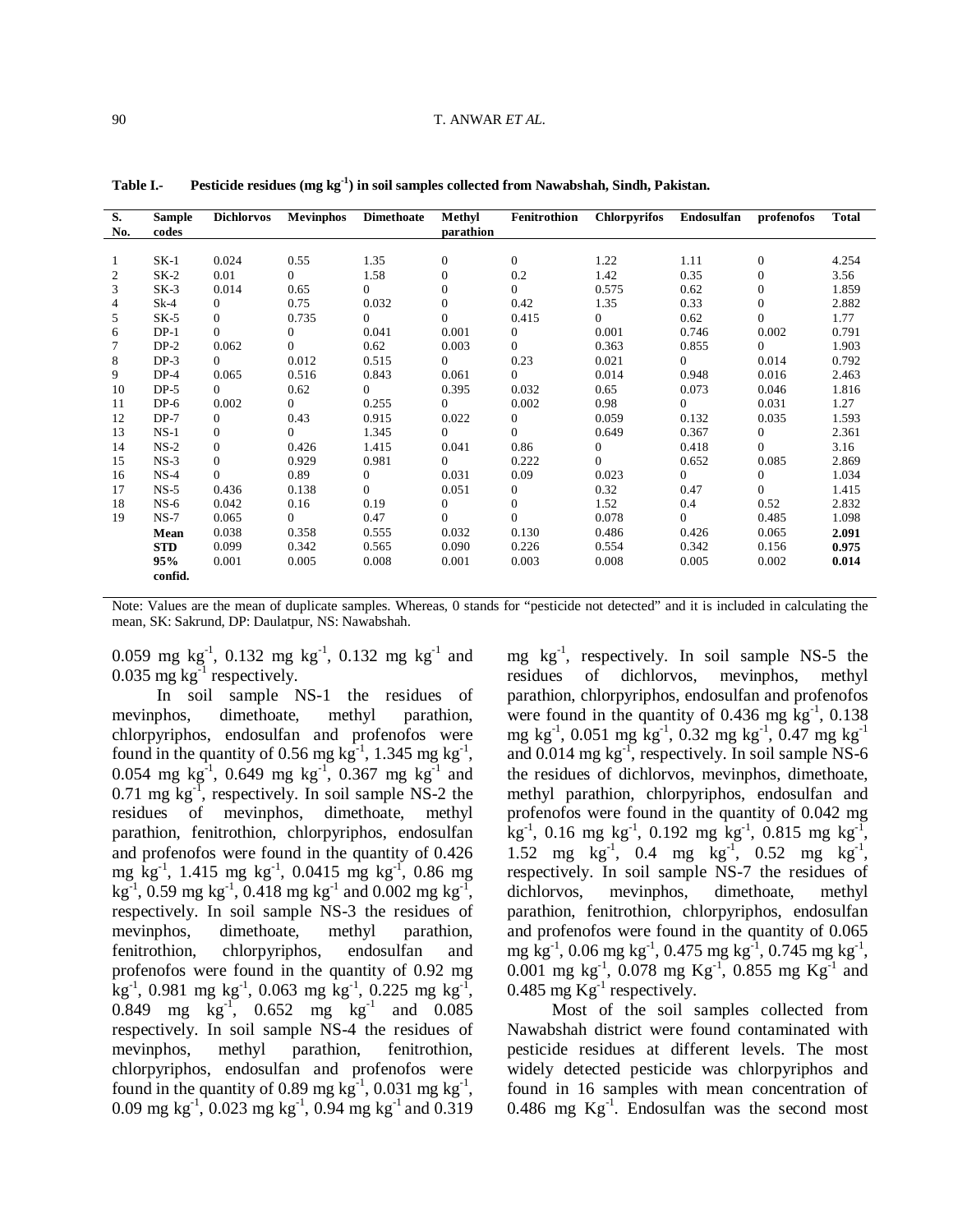often detected pesticide investigated in 15 samples containing the mean concentration of 0.426 mg Kg-<sup>1</sup>. Dimethoate was the third most detected pesticide in 14 samples with mean concentration of 0.555 mg  $Kg^{-1}$ . The mean of ∑pesticides was found to be  $2.091 \pm 0.975$  mg Kg<sup>-1</sup> at 95% confidence level in soil samples collected with highest value of 4.254 mg  $Kg^{-1}$  in sample SK-1 followed by 3.56 mg  $Kg^{-1}$ in SK-2, 2.882 mg Kg<sup>-1</sup> in SK-4, 2.643 mg Kg<sup>-1</sup> in DP-4, 2.361 mg  $Kg^{-1}$  in NS-1, 3.61 mg  $Kg^{-1}$  in NS-2 and 2.832 mg  $\text{Kg}^{-1}$  in sample NS-6 while, other samples (53%) were found contaminated at concentration less than 2 mg  $Kg^{-1}$ 

Presently the pesticides used are mostly synthetic organic compounds. The sediments may act as an important sink for persistent organic pollutants including many pesticides used presently or in the past. They are relatively insoluble in water and are retained strongly by the soil. Soil acts as filter buffer and degradation of pollutants with respect to storage of pollutants with the help of soil organic carbon (Burauel and Bassmann, 2005). Soil acts as a pathway of pesticide transport to contaminate ground / surface water, plants, food and effect on human via runoff, leaching, transfer of mineral nutrients and pesticides from soil into the plants and animals that constitute human food chain (Abraham, 2002). Persistent pesticides slowly break down into the soil and lead to contamination which is closely correlated to human activities like industrial discharge, agricultural applications and deforestation which leads to soil erosion (Bhattacharya *et al*., 2003).

In the present study the soil samples analyzed were collected from the major cotton growing areas of district Nawabshah, Sindh. Most of the soil samples collected from these areas were contaminated with pesticides. The most widely detected pesticides which are currently or have been used heavily in the past included chlorpyriphos, endosulfan and dimethoate in 16%, 14% and 15% samples of soil from Nawabshah. On the other hand Anwar (2009) reported that in Bahawalpur, Punjab the mevinphos was detected in eleven samples while endosulfan and fenitrothion were detected in ten and seven samples respectively. Endosulfan and fenitrothion were found in all soil samples collected from Lodhran, Punjab. While chlorpyriphos,

dimethoate and mevinphos were found in eight samples and dichlorvos was found in four samples. These results from cotton growing areas were in good agreement with data from the previous investigations. Endosulfan an OC pesticide was reported as pesticide of the particular concern in sediments from Queensland irrigation areas above the environmental guidelines  $(0.01 \text{ µg } L^{-1})$ (Simpson, 1998). The sediments collected from the eleven areas in Queensland regions dominated by cotton cultivation were found contaminated with pesticides used presently and in the past. The most often detected pesticide was endosulfan which was detected in 78 samples out of 103 (Muller *et al*., 2000). These findings are in complete agreement with the present findings where endosulfan was detected in 15 out of 19 samples collected from Nawabshah district of Sindh, the cotton growing areas of Pakistan. Endosulfan due to its persistency and commonly used feature on crop was frequently found when applied in the past in the sediments.

Several studies (Singh *et al*., 2005; Gao *et al*., 2005) have reported the detection of pesticides in soil and the most frequent pesticides detected were of OC group which is more persistent and stay in the sediment, decomposed very slowly and may persist for several years as they are insoluble in water and are retained by the soils. DDT (long banned insecticide) was detected in most of the soil samples. Baig (1985) reported DDT in organic soil of Punjab and NWFP while the most applied DDT was retained on top 5 cm layer in sandy loam soil (Hussain *et al*., 1988; Jabbar *et al*., 1993).

In Pakistan the presence of pesticide residues was reported by several researchers (Baig, 1985; Hussain *et al*., 1988; Bano and Siddiqui, 1991; Jabbar *et al*., 1993; FAO, 2001; Sanpera *et al*., 2002; Tariq *et al*., 2006). The detection of pesticides in soil and their findings are in full agreement to the present results of present study where the endosulfan, dimethoate and chlorpyriphos were detected in most of the smaples. Dimethoate was found in 14 samples out of 19 from Nawabshah (present studies) while in six and eight samples it was detected out of twelve samples collected from Bahawalpur and Lodhran (Anwar, 2009) followed by profenofos in nine out of 19, two out of twelve and eight out of twelve samples collected from the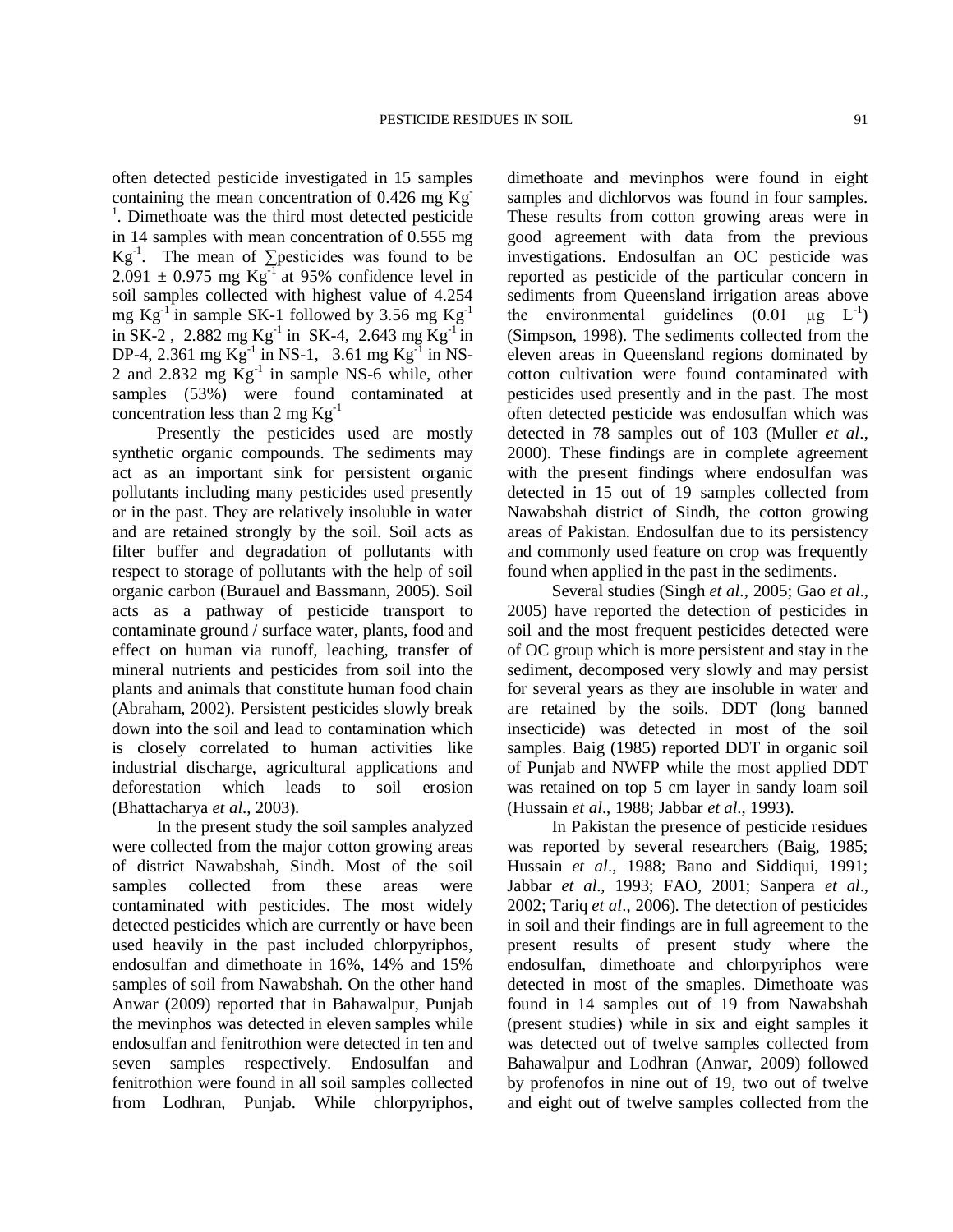same areas respectively. Jabbar *et al*. (1993) analyzed the soil of Samundari area of Faisalabad district in Punjab, Pakistan for pesticide residues. All the studied soil samples were found contaminated with varying amount of different pesticide residues, while the monochrotophos, dimethoate and profenofos were found at 30 cm depth and DDT and its metabolites were detected at 90 cm depth in traces. These results are in complete agreement with the present results where the soil collected from three locations of cotton growing areas were found contaminated with dimethoate and profenofos in most of the collected samples. Tariq *et al*. (2004, 2006) studied the hydrophobicity and persistence of pesticides that controlled the accumulation in different soil series of Pakistan. It was observed that less water soluble  $\left($ <1 mg  $\text{L}^{-1}\right)$ pesticides have the potential to accumulate in sediment and aquatic biota, which is in full agreement with present study that most pesticides used on cotton are insoluble in water so that they persist in the soil without any influence of temperature, humidity and microbial activity on degradation and persistence of commonly used cotton pesticides in sandy loam soils of the cotton growing areas of Pakistan, specially Punjab (Tariq *et al*., 2006). Pesticides that breakdown rapidly are not likely to be detected in groundwater. Some pesticides like OC decompose very slowly and may persist for years and are retained by soil due to their insolubility in water.

In the present study the detection of pesticides in soil from different locations demonstrated the difference in pesticide residues that could be related to the cultivation of crop with different time intervals and pesticide usage like chlorpyrifos in 16 samples out 19 from Nawabshah district (present study) while it was detected only in one and eight samples of Bahawalpur and Lodhran respectively out of twelve soil samples (Anwar, 2009). Pesticides such as endosulfan appeared widely distributed in soil from three locations of cotton growing areas of Pakistan. The pesticides retained for a longer period of time in the soil, pass into various parts of plants grown on the contaminated soil. It is concluded that to prevent adverse effects on public health it is a must to carryout regular monitoring system of these kinds for the establishment of safety measures.

#### **REFERENCES**

- ABRAHAM, P. W., 2002. Soils: Their implications to human health. *Sci. Total Environ.,* **291**: 1-32.
- AHMAD, I., 1998. *Pesticides poisoning*. Proceedings of seminars on emerging environmental issues in Pakistan, Pakistan Academy of Sciences, 5-7 December, 1998, pp. 70-78.
- ANWAR, T., 2009. *Pesticides pesticide residues in water, soil, fruits and vegetables in cotton growing areas of Sindh and lower Punjab*. Ph.D. thesis, Department of Zoology, University of Karachi.
- BAIG, M. M. H., 1985. *Digest of activities of Federal Pesticides Research Laboratories (FPRL)*. Pest Management Research Institute, PARC, Karachi.
- BANO, A. AND SIDDIQUE, S.A., 1991. Chlorinated hydrocarbons in the sediments from the coastal waters of Karachi (Pakistan). *Pak. J. indust. Res*., **34**: 70-74.
- BHATTACHARYA, B., SARKAR, S. K. AND MUKHARJEE, N., 2003. Organochlorine pesticide residues in sediments of tropical mangrove estuary, India: implication for monitoring. *Environ. Int.*, **21**: 143-148
- BURAUEL, P. AND BASSMANN, F., 2005. Soil as filer and buffer for pesticides experimental concept to understand soil functions. *Envrion. Pollut.*, **133**: 11-16.
- FAO, 2001. *Policy and strategy for rational use of pesticides in Pakistan*. United Nation Development Program, Government of Pakistan. No. UN-PK/FAO/2001/002, pp 251
- GAO, H.J., JIANG, X., WANG, F., BIAN, Y.R., WANG, D. Z., DEND, J. C. AND YAN, D.Y., 2005. Residual levels and new inputs of chlorinated POPs in agricultural soil form Taihu lake region. *Pedosphere*, **15**: 301-309.
- HUSSAIN, A., TIRMIZI, H. AND BABAR, Z.K., 1988. Studies on the degradation dissipation and persistence of DDT in sandy loam soil under laboratory and field conditions. *Proc. Third (Final) FAO/IAEA research coordination meeting on the fate of persistent pesticides in the tropics, using isotope technique*, January 25-29 1998: Bangkok, Thailand.
- JABBAR, A. MASUD, S. Z. PARVEEN, Z. AND ALI, M., 1993. Pesticide residues in cropland soils and shallow groundwater in Punjab, Pakistan. *Bull. envrion. Contam. Toxicol*., **51**: 269-273.
- MULLER, J., DUQUESNE, S., JACK, N. G., SHAW, G. R., KRISHNAMOHAN, K., MANONMANII, K., HODGE, M. AND EAGLESHAM, G. K., 2000. Pesticides in sediments from Queensland irrigation channels and drains. *Mar. Pollut. Bull*., **41**: 294-301.
- SANPERA, C, RUIZ, X., LLORENTE, G. A., JOVER, L. AND JABEEN, R., 2002. Persistent organochlorine